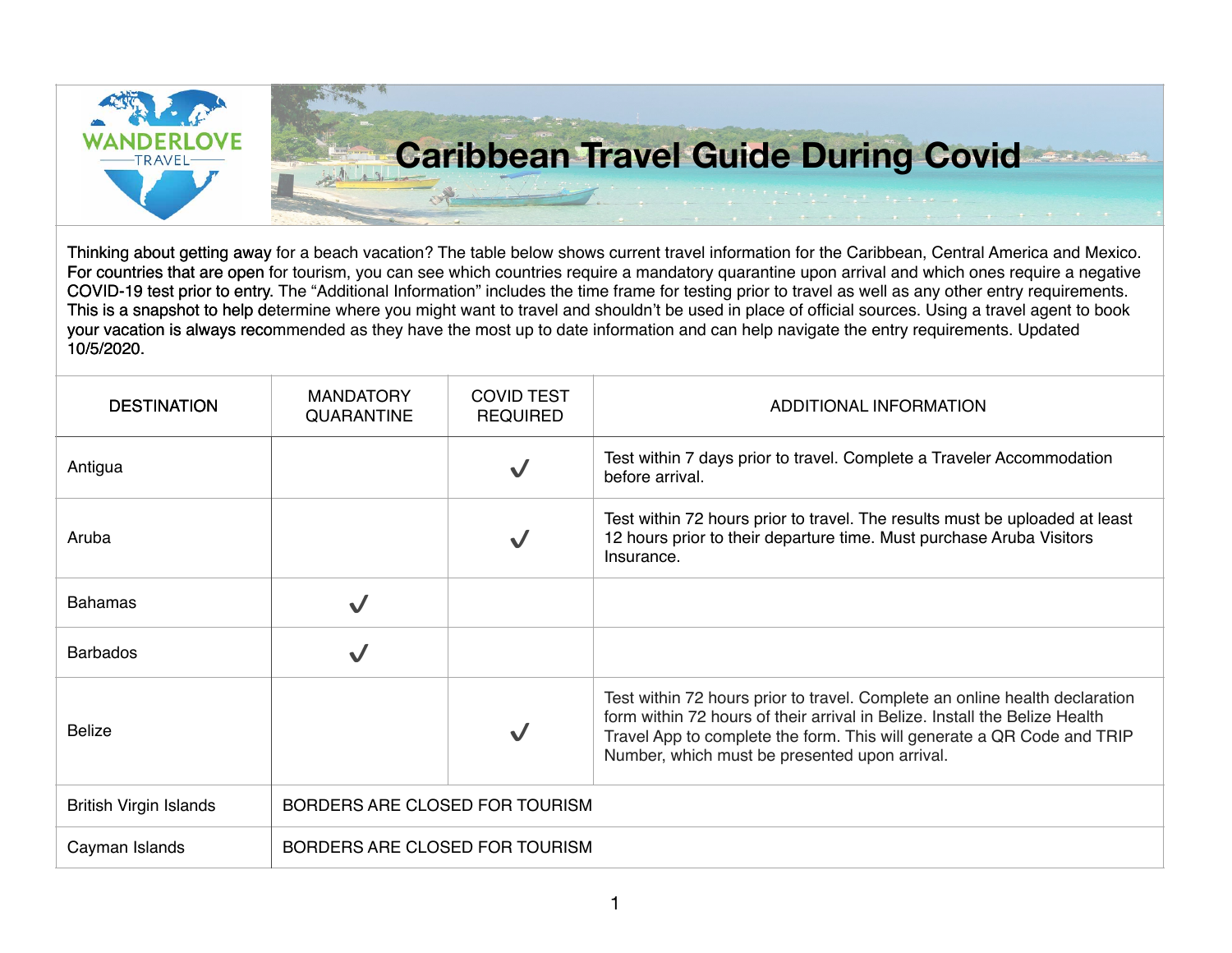## **Caribbean Travel Guide During Covid**

| <b>DESTINATION</b> | <b>MANDATORY</b><br><b>QUARANTINE</b> | <b>COVID TEST</b><br><b>REQUIRED</b> | ADDITIONAL INFORMATION                                                                                                                                                                                                                                                                                                                                                                                                                                                                                                                                                       |
|--------------------|---------------------------------------|--------------------------------------|------------------------------------------------------------------------------------------------------------------------------------------------------------------------------------------------------------------------------------------------------------------------------------------------------------------------------------------------------------------------------------------------------------------------------------------------------------------------------------------------------------------------------------------------------------------------------|
| Costa Rica         |                                       |                                      | Travelers from Connecticut, Maine, Maryland, New Hampshire, New<br>Jersey, New York, Vermont, Virginia, Washington, D.C., Arizona, Colorado,<br>Massachusetts, Michigan, New Mexico, Oregon, Pennsylvania, Rhode<br>Island, Wyoming, California, Ohio will be permitted. All travelers will have to<br>follow these requirements:<br>Complete the online form found at https://salud.go.cr.<br>Test completed no more than 72 hours prior to travel.<br>Purchase travel insurance that covers accommodation in case of<br>quarantine and medical expenses for acute illness. |
| Curacao            | BORDERS ARE CLOSED FOR TOURISM        |                                      |                                                                                                                                                                                                                                                                                                                                                                                                                                                                                                                                                                              |
| Dominican Republic |                                       |                                      | All arriving passengers will pass through a heat/temperature sensor upon<br>arrival. If a passenger shows an elevated body temperature they are pulled<br>for further investigation and may incur a rapid test. All travelers will also be<br>granted a complimentary, temporary travel assistance plan that will include<br>coverage for emergencies, telemedicine, lodging for prolonged stays and<br>costs for changing flights in the event of an infection.                                                                                                             |
| Grenada            |                                       |                                      |                                                                                                                                                                                                                                                                                                                                                                                                                                                                                                                                                                              |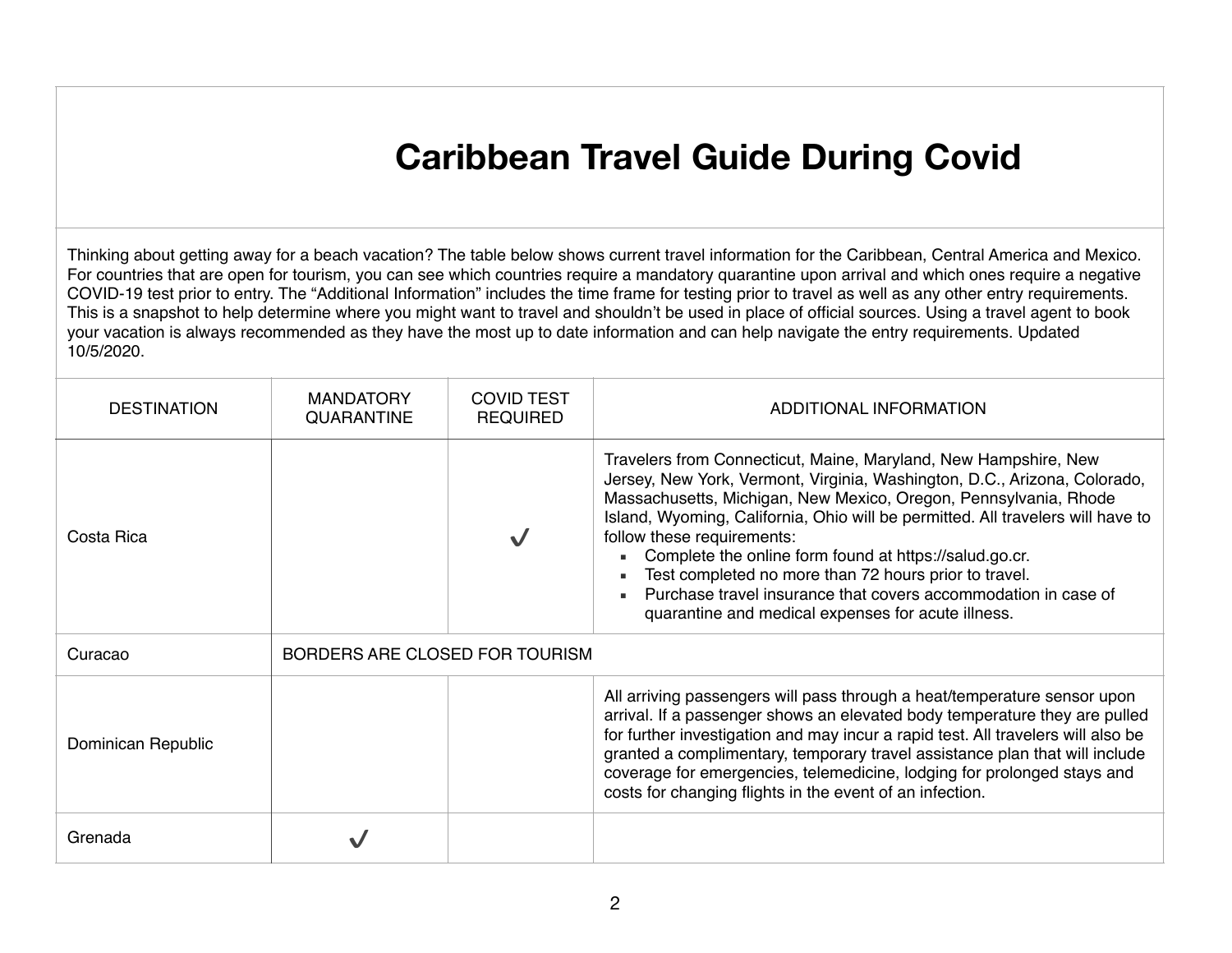## **Caribbean Travel Guide During Covid**

| <b>DESTINATION</b>             | <b>MANDATORY</b><br><b>QUARANTINE</b> | <b>COVID TEST</b><br><b>REQUIRED</b> | ADDITIONAL INFORMATION                                                                                                                                                                                                                                                                                                                                                                  |
|--------------------------------|---------------------------------------|--------------------------------------|-----------------------------------------------------------------------------------------------------------------------------------------------------------------------------------------------------------------------------------------------------------------------------------------------------------------------------------------------------------------------------------------|
| Jamaica                        |                                       |                                      | Test taken within 10 days prior to their arrival date. Results uploaded to<br>VisitJamaica.com. Approval of travel to Jamaica will be dependent on the<br>upload of the test and may take up to 48hrs. Additionally, all passengers<br>will still be subject to health screenings and risk assessment on arrival.<br>Must fill out the mandatory Travel Authorization before departure. |
| Mexico                         |                                       |                                      | Mandatory health declaration form on arrival.                                                                                                                                                                                                                                                                                                                                           |
| Panama                         | BORDERS ARE CLOSED FOR TOURISM        |                                      |                                                                                                                                                                                                                                                                                                                                                                                         |
| <b>Puerto Rico</b>             | BORDERS ARE CLOSED FOR TOURISM        |                                      |                                                                                                                                                                                                                                                                                                                                                                                         |
| <b>Saint Kitts &amp; Nevis</b> | BORDERS ARE CLOSED FOR TOURISM        |                                      |                                                                                                                                                                                                                                                                                                                                                                                         |
| Saint Lucia                    |                                       |                                      | Test completed within 7 days prior to travel. Complete a pre-arrival travel<br>registration form. This should be submitted 3 days or more before travel.<br>Travelers must stay on property at a certified accommodation for the<br>duration of their stay.                                                                                                                             |